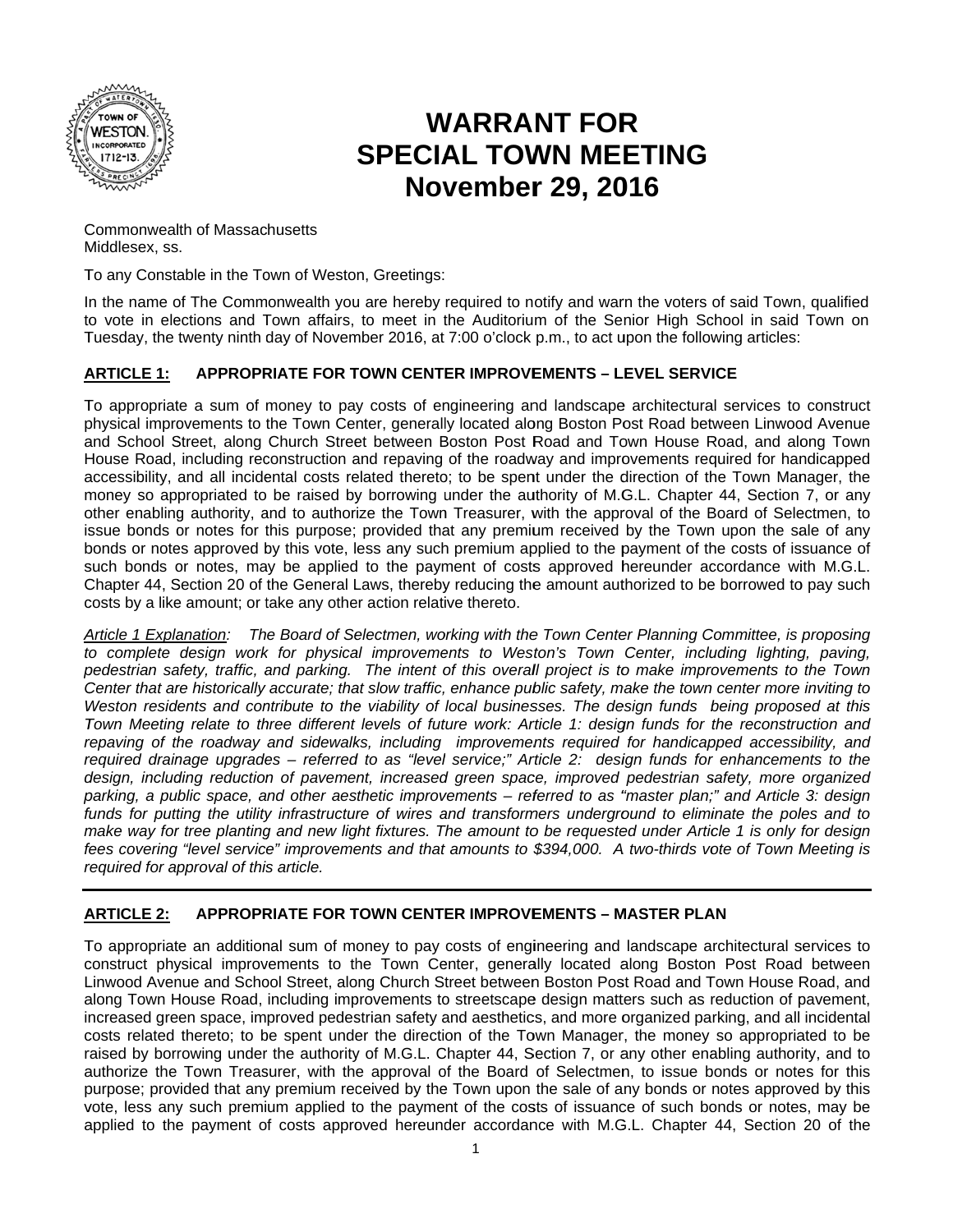General Laws, thereby reducing the amount authorized to be borrowed to pay such costs by a like amount, or take any other action relative thereto.

*Article 2 Explanation: If Article 1 is approved, a motion will be made under this Article to see if Town Meeting will appropriate additional funds to provide engineering and landscape architectural services for the master plan related work. The master plan improvements are focused on making the Town Center more pedestrian friendly, slowing traffic by reducing paved areas, improving streetscape aesthetics, better organizing parking, and providing new public spaces. The amount to be requested under this article is \$138,000. A two-thirds vote of Town Meeting is required for approval of this article.* 

## **ARTICLE 3: APPROPRIATE FOR TOWN CENTER IMPROVEMENTS – BURY UTILITIES**

To appropriate an additional sum of money to pay costs of engineering and landscape architectural services to construct physical improvements to the Town Center, generally located along Boston Post Road between Linwood Avenue and School Street, along Church Street between Boston Post Road and Town House Road, and along Town House Road, including burying of the utility wires and other infrastructure, and all incidental costs related thereto; to be spent under the direction of the Town Manager, the money so appropriated to be raised by borrowing under the authority of M.G.L. Chapter 44, Section 7, or any other enabling authority, and to authorize the Town Treasurer, with the approval of the Board of Selectmen, to issue bonds or notes for this purpose; provided that any premium received by the Town upon the sale of any bonds or notes approved by this vote, less any such premium applied to the payment of the costs of issuance of such bonds or notes, may be applied to the payment of costs approved hereunder accordance with M.G. L. Chapter 44, Section 20 of the General Laws, thereby reducing the amount authorized to be borrowed to pay such costs by a like amount, or take any other action relative thereto.

*Article 3 Explanation: If Articles 1 and 2 are approved, a motion will be made under this Article to see if Town Meeting will appropriate additional funds for the utility companies to create the engineering plans necessary for removing their utility poles and placing their wiring and transformers underground, and for further streetscape design work, including new tree plantings and lighting. The design work contemplated in this article will fully coordinate with the master plan design referenced in Article 2. The amount to be requested under this article is \$456,000. A two-thirds vote of Town Meeting is required for approval of this article.* 

#### **ARTICLE 4: APPROPRIATE ADDITIONAL FUNDING FOR BLACK OAK BOOSTER WATER PUMP STATION**

To appropriate an additional sum of money to pay costs of constructing, reconstructing and making certain modifications, including site improvements, to the Black Oak booster water pump station, and all incidental costs related thereto, including the acquisition by gift, purchase and eminent domain of such temporary or permanent easements as may be necessary for this project, and to authorize appropriate Town officials to acquire such interests; to be spent under the direction of the Town Manager, the money so appropriated to be raised by borrowing under the authority of M.G.L. Chapter 44, Section 8, or any other enabling authority, and to authorize the Town Treasurer, with the approval of the Board of Selectmen, to issue bonds or notes for this purpose; provided that any premium received by the Town upon the sale of any bonds or notes approved by this vote, less any such premium applied to the payment of the costs of issuance of such bonds or notes, may be applied to the payment of costs approved hereunder accordance with M.G.L. Chapter 44, Section 20 of the General Laws, thereby reducing the amount authorized to be borrowed to pay such costs by a like amount, or take any other action relative thereto.

*Article 4 Explanation: At May 2014 Annual Town Meeting, voters appropriated funds to replace the existing Black Oak Pumping Station, and the project was completed in 2015. At a cost of close to \$900,000, this station provides water pressure to approximately 70 homes in the Black Oak, Nobscot Road and Deer Path Lane area. As a result of the project, resident concerns about the aesthetics associated with the generator and pole mounted transformers have surfaced, causing the Water Division to seek cost estimates for relocating the generator, electrical feed and transformers, and screening the generator from view using a stone wall and plantings. The estimated cost of this work, including engineering and contingencies, is \$290,000. A two-thirds vote of Town Meeting is required for approval of this article.*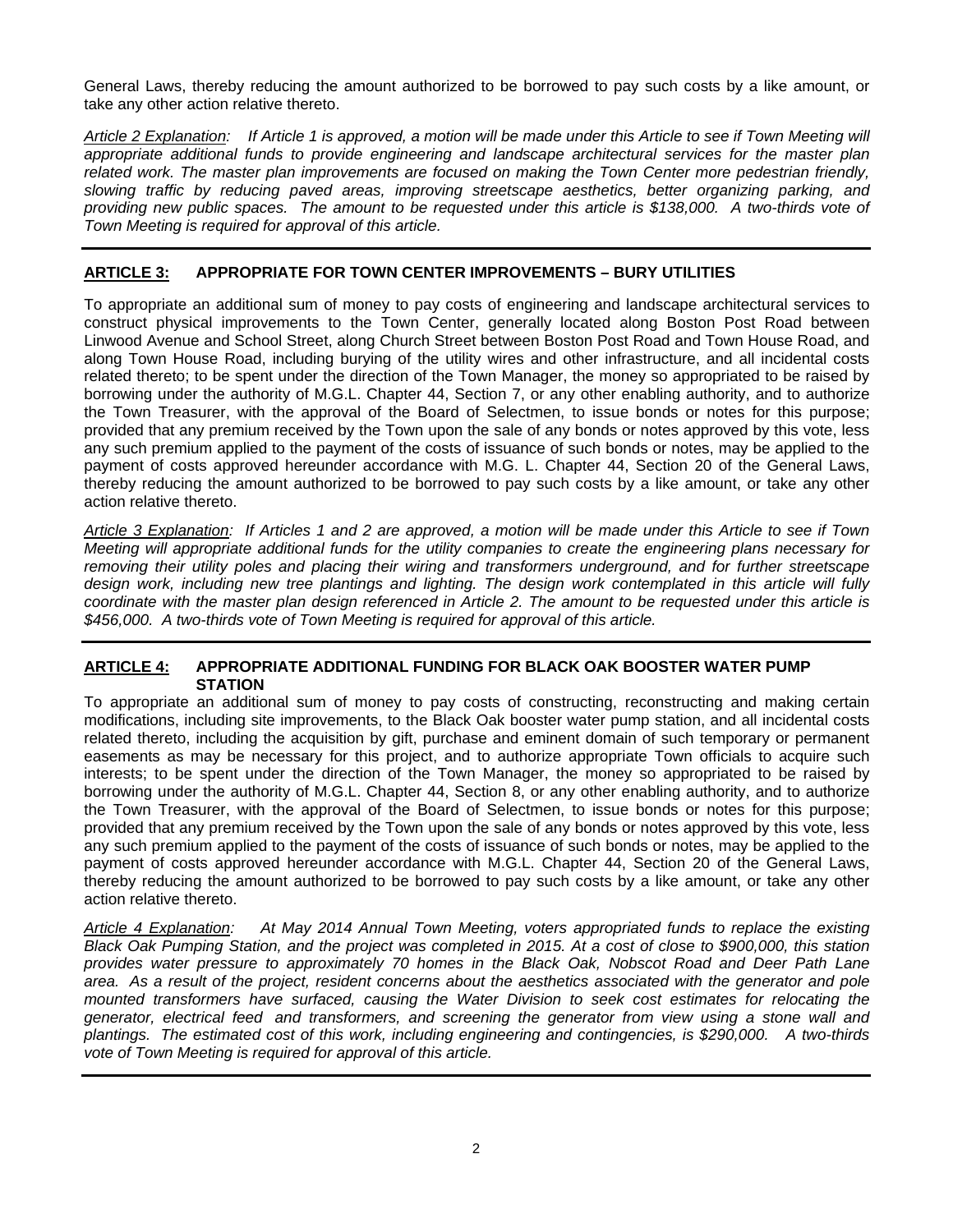# **ARTICLE 5: AMEND FISCAL YEAR 2017 OPERATING BUDGET**

To amend the following line items in the Fiscal Year 2017 Operating Budget adopted under Article 2 of the 2016 Annual Town Meeting:

|                    | Changing From | Changing To | <b>Difference</b> |
|--------------------|---------------|-------------|-------------------|
| Finance - Salaries | \$711.449     | \$746.449   | \$35,000          |
| Fire – Salaries    | 2.889.118     | 2.854.118   | (35,000)          |

Or take any other action relative thereto.

*Article 5 Explanation: This article provides funding for half the fiscal year to create a new position of procurement officer, to be shared between the schools and municipal departments. With increased demands on the time of many employees, especially in the Schools, Facilities, Public Works, and Town Manager's offices, this position will help to take some of the burden off these offices (freeing them to focus on more core priorities) by centralizing the bidding and procurement process, also resulting in greater efficiency and centralized knowledge. This additional funding will be offset by anticipated savings in the Fire Department's salary budget.* 

# **ARTICLE 6: APPROPRIATE FOR REPAIRS TO AND REHABILITATION OF MEMORIAL POOL**

To raise and appropriate a sum of money to repair and rehabilitate the Memorial Pool and related facilities, located on Alphabet Lane, and all incidental costs related thereto; to be spent under the direction of the Town Manager; or take any other action relative thereto.

*Article 6 Explanation: Weston's Memorial Pool is a popular summer gathering spot for the community, and swimming is one of the core programs of the Recreation Department. It provides space for gatherings of families and friends, recreation, fitness, and special events. Needed capital improvements will allow for an upgrade to an old electrical system, required for safer operations, rehabilitation and repair to the manhole well that is the only access point for the main water supply pump, repair of a concrete slab behind the diving board, repairs to the filter house roof, and new handicapped access stairs, which will allow better accessibility for patrons with limited mobility. The amount to be requested under this article is \$105,000.* 

#### **ARTICLE 7: APPROPRIATE FOR LAND FOR RECREATIONAL USE – MERRIAM STREET WALKWAY FINAL DESIGN FEES**

To appropriate a sum of money for land for recreational use under the Community Preservation Program for the design of a walkway on Merriam Street for recreational purposes, including all related incidental costs; to be spent under the direction of the Town Manager, and as funding therefor, to transfer said sum from the Unallocated allocation of the Community Preservation Fund; or take any other action relative thereto.

*Article 7 Explanation: Walkways and sidewalks provide safe recreational opportunities and connections to open*  space, land for recreational use and recreational facilities. Studies have shown that there exists a positive *relationship between the existence of walkways and the use of the same for recreational activities as well as the general health benefits of activities such as walking and running. CPA funds for design of approximately ½ mile of walkway/sidewalk on Merriam St., a priority identified in the Traffic and Sidewalk Committee's 2010 Master Plan, were appropriated in December 2014 and May 2016. Funds requested under this article would be used to address issues raised by the Planning Board and Conservation Commission during earlier design phases and would enable a construction funding request based on contractor bids at a subsequent Town Meeting. This is a multiyear project with CPA funding requests for other priorities identified in the Master Plan expected in* 

*subsequent years. The amount to be requested under this article is \$25,000.* 

#### **ARTICLE 8: APPROPRIATE FOR LAND FOR RECREATIONAL USE – ASH STREET WALKWAY CONCEPTUAL DESIGN FEES**

To appropriate a sum of money for land for recreational use under the Community Preservation Program for the design of a walkway on Ash Street for recreational purposes, including all related incidental costs; to be spent under the direction of the Town Manager, and as funding therefor, to transfer said sum from the Unallocated allocation of the Community Preservation Fund; or take any other action relative thereto.

*Article 8 Explanation: Walkways and sidewalks provide safe recreational opportunities and connections to open*  space, land for recreational use and recreational facilities. Studies have shown that there exists a positive *relationship between the existence of walkways and the use of the same for recreational activities as well as the general health benefits of activities such as walking and running. Funds requested under this article would be spent*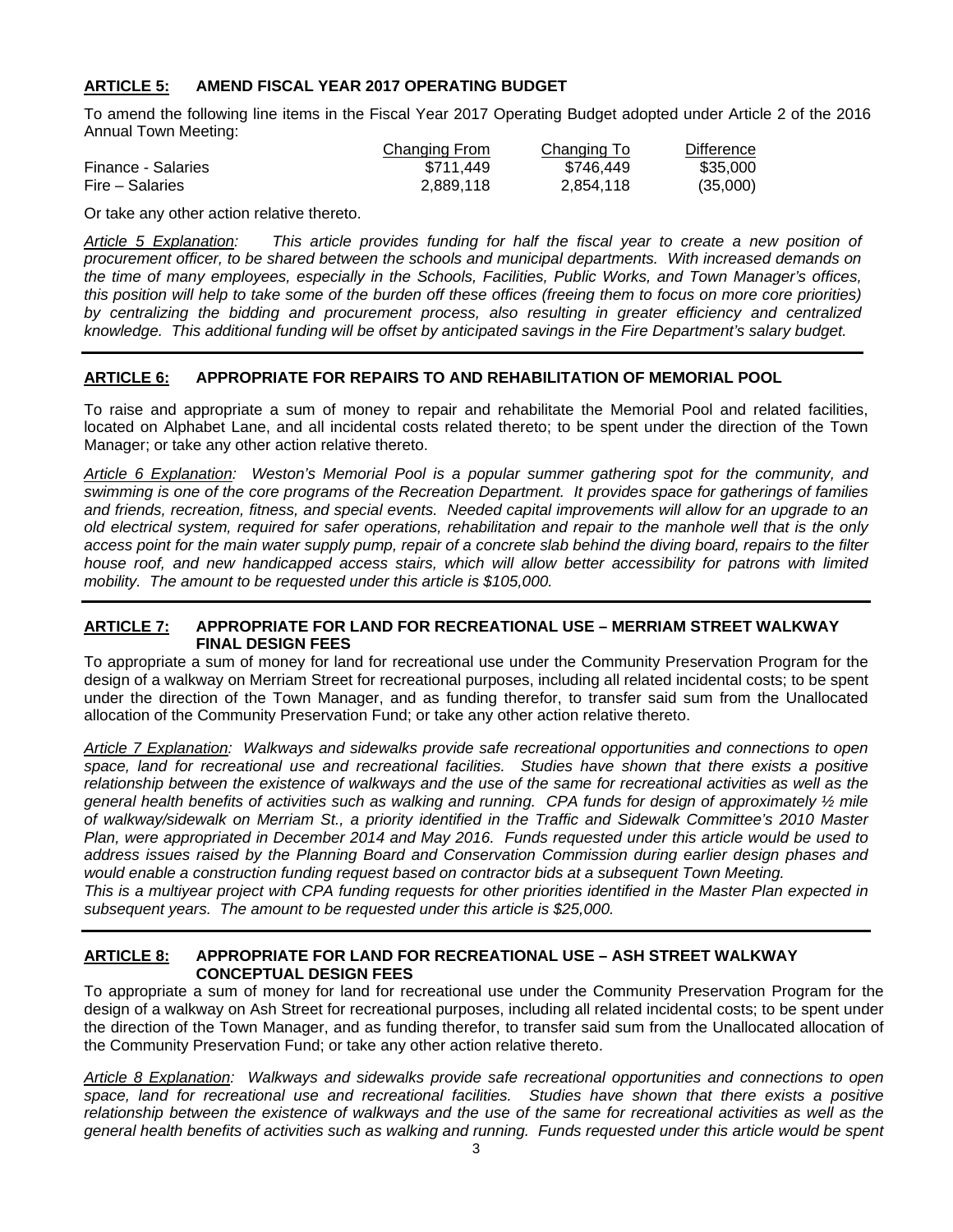*on the conceptual design of approximately ½ mile of walkway/sidewalk along Ash Street, a priority identified in the Traffic and Sidewalk Committee's 2010 Master Plan. This is a multiyear project with CPA funding requests for other priorities identified in the Master Plan expected in subsequent years. The amount to be requested under this article is \$30,000.* 

#### **ARTICLE 9: APPROPRIATE FOR HISTORIC RESOURCES – CASE HOUSE REHABILITATION DESIGN FUNDS**

To appropriate a sum of money for historic resources purposes under the Community Preservation Program to pay costs of engineering and architectural services for plans and specifications for the preservation, restoration and rehabilitation of the Case House School Administration Building, including design, construction, and all related incidental costs; to be spent under the direction of the Town Manager, and as funding therefor, to transfer said sum from the Historic Resources allocation of the Community Preservation Fund; or take any other action relative thereto.

*Article 9 Explanation: The Case House School Administration Building requires significant systems, handicap access, and general operational layout upgrades in order to produce a code compliant, efficient office building within a historical context. The \$270,000 voted at the May Annual Town Meeting for design fees for this project*  may underestimate costs which will be generated by historically and architecturally accurate restoration work not *inherently part of meeting the School Administration's program and needs. The Historical Commission is requesting additional design funds to specifically address areas where they believe restoration and/or historic preservation is needed. The amount to be requested under this article is \$27,000.* 

# **ARTICLE 10: APPROPRIATE FOR HISTORIC RESOURCES – 55 COBURN ROAD**

To appropriate a sum of money and to authorize the Board of Selectmen to acquire by purchase, gift, eminent domain or otherwise for historic resource purposes under the Community Preservation Program the fee or other interests, which may be a historic preservation restriction, on all or a portion of the property known as 55 Coburn Road, containing 3.85 acres, more or less, in the Town of Weston, Massachusetts, and shown as Assessors Map 18 Parcel 31, or on the structures located thereon, said restriction(s) to be held, managed and controlled by the Historical Commission and/or Board of Selectmen; said sum to be transferred from the Historic Resources allocation of the Community Preservation Fund; or take any other action relative thereto.

*Article 10 Explanation: The purpose of this article is to purchase a historic preservation restriction on the house located on 55 Coburn Road in order to preserve in perpetuity three facades visible from both Church Street and Coburn Road. The 1896 house was designed by local Weston architect Samuel Mead. The primary view of the site is from Church Street beyond a low stone wall across an open preserved meadow lined by trees; there is a second view of the house from Coburn Road. The original west-facing front façade and the south facing side*  facades are relatively intact. A portion of the north-facing facade is untouched except for a discreetly hidden 20th *century addition that wraps from there around to the rear.* 

*A preservation restriction on this house will be in conjunction with the permanent preservation of the open meadow as stated in the flexible plan document agreed to by the owner and the Planning Board. This will ensure that a long stretch of Weston's historic viewscape will be preserved in perpetuity. Because the property is contiguous to properties at 152 and 171 Church Street which already have preservation restrictions and the adjacent open view Coburn Meadow is protected as conservation land, preserving 55 Coburn Road will enlarge a*  special corner of Weston which is already a "well-preserved section of residential and agricultural buildings and *open fields that represent a remarkably intact assemblage of 19th century rural historic landscape" (from the Church Street/Coburn Area Historic District Map description). The amount to be requested under this article is \$216,000, of which \$210,000 will be used to purchase the restriction and \$6,000 will be used for administrative costs.* 

# **ARTICLE 11: AMEND THE ZONING BY-LAW TO DEFINE ALLOWABLE MINIMUM RENTAL PERIOD FOR ROOMS OR DWELLINGS IN SINGLE FAMILY RESIDENTIAL DISTRICTS**

To amend the Zoning By-law, Section V.B.1. by deleting subsection d. and replacing it as follows:

d. The rental of a dwelling unit is permitted, subject to such regulations as may be adopted by the Board of Selectmen from time to time, provided however, that the short-term rental of a dwelling unit shall be prohibited,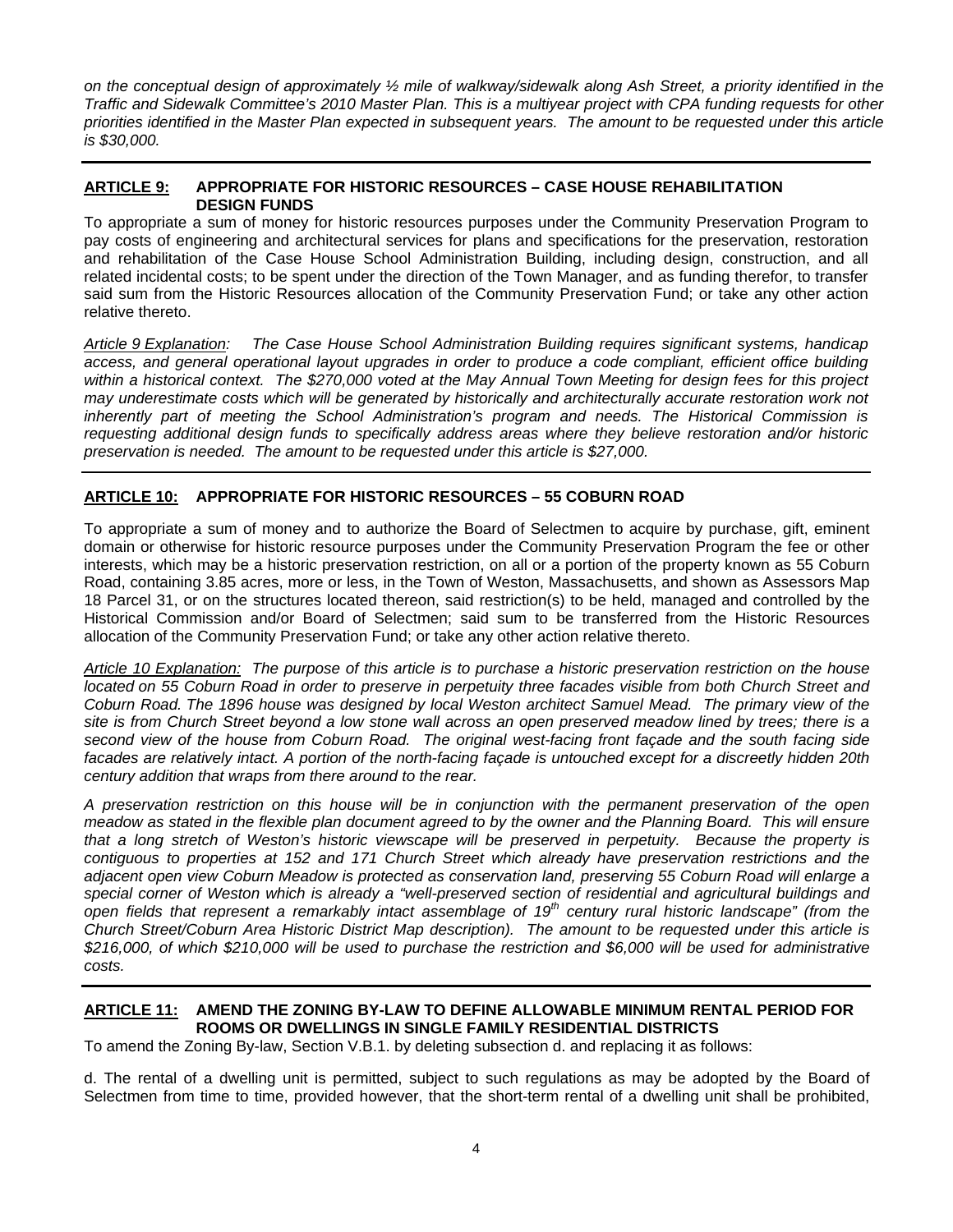whether it be for the entire dwelling unit or for a room or rooms within the unit. For these purposes, a short-term rental shall be a tenancy for a period of less than ninety days.

Or take any other action relative thereto.

*Article 11 Explanation: There are a number of concerns that short term rentals present to a neighborhood, such as increased noise, increased traffic, the potential to reduce the availability of affordable housing (such as when an investor will purchase a dwelling to use solely as a short term rental facility), and the lack of compliance with the State Sanitary Code. In short, a dwelling has the potential to be used as a hotel or inn. This use is not consistent with traditional single family dwelling uses. Short term rentals also encourage problems associated with absentee landlords. A two-thirds vote of Town Meeting is required for approval of this article.* 

## **ARTICLE 12: AUTHORIZE TRANSFER OF BURT FIELD RECREATION LAND TO CONSERVATION COMMISSION**

To authorize the transfer from the Board of Selectmen, acting in its capacity as the Tax Title Custodian for tax title purposes to the Conservation Commission for recreational and conservation purposes the parcel of land containing 25 acres, more or less, commonly known as Burt Field, located at 0 Gail Road, shown as Assessors Map 57, Lot 33, and described in a deed recorded with the Registry of Deeds in Book 5682, Page 509 (See Final Decree in Tax Lien Case, dated June 26, 1942, recorded with the Registry of Deeds in Book 6611, Page 243), excluding that parcel shown as "Land to be Excluded From Transfer," containing 5,570 square feet, more or less, and depicted on a plan entitled "Right of Way to Burt Field from Glen Road," dated October 25, 2016, a copy of which is on file with the Town Clerk, with the areas currently used on the property for active recreation, and those that may possibly be used therefor, to be delineated on a sketch plan filed with the Town Clerk, which plan shall also be incorporated into a memorandum of agreement between the Conservation Commission and Recreation Commission confirming the understanding of both commissions that the Recreation Commission shall be designated as the Conservation Commission's agent for purposes of operating, managing, and, with the approval of the Conservation Commission, constructing fields and structures for active recreational purposes; and by such transfer to restrict, designate and dedicate such land for conservation purposes so that the land shall be protected under Article 97 of the Amendments to the Massachusetts Constitution; provided further that the Board of Selectmen shall be authorized to petition the General Court for special legislation pursuant to Article 97 of the Massachusetts Constitution, sign instruments, record notice of such action at the Middlesex Registry of Deeds, or take any additional action needed to effectuate the vote taken hereunder; or take any other action relative thereto.

*Article 12 Explanation: This article requests that Town Meeting vote to transfer a municipal purposes parcel off Gail Road to the care and control of the Weston Conservation Commission (WCC). This parcel is known as Burt Field and contains approximately 25 acres of land which abuts Conservation Land owned by the Weston Forest and Trail Association. Burt Field contains a 2 acre ball field and parking lot at the end of Gail Road. The remainder of the property is comprised of forests, wetlands, and meadows with an extensive trail network. Burt Field, once known as the Jennings property, was taken by the town for failure to pay back taxes in 1932. The WCC maintains the network of trails throughout this property and mows a meadow south of the ball field once a year for wildlife habitat. Many people who visit Burt Field believe the area beyond the existing ball field is protected as open space, and it has been indicated as dedicated recreation or open space on town maps and other records for some time now. The WCC wishes to permanently protect this property and requests that town meeting vote to transfer ownership of the property to the WCC. The Recreation Commission wishes to retain the ability to conduct active recreational activities on the property in the future and the WCC supports that request. Town Counsel has prepared a draft Memorandum of Understanding which will authorize the Recreation Commission to conduct existing recreational uses and will allow future recreational improvements. A two-thirds vote of Town Meeting is required for approval of this article.* 

# **ARTICLE 13: INCREASE NUMBER OF MEMBERS OF ELECTED RECREATION COMMISSION**

To increase the size of the Recreation Commission from six to seven members under the provisions of M.G.L. Chapter 41, Section 2; or take any other action relative thereto.

*Article 13 Explanation: With recent increased demands on their time, the Recreation Commissioners would like to have one more member to participate in the work of the Commission. In addition, the current even number of members is awkward when votes are taken because of the possibility of a tie vote. In order to increase the number of members, this must be approved by a Town Meeting held no less than 60 days prior to the date of the*